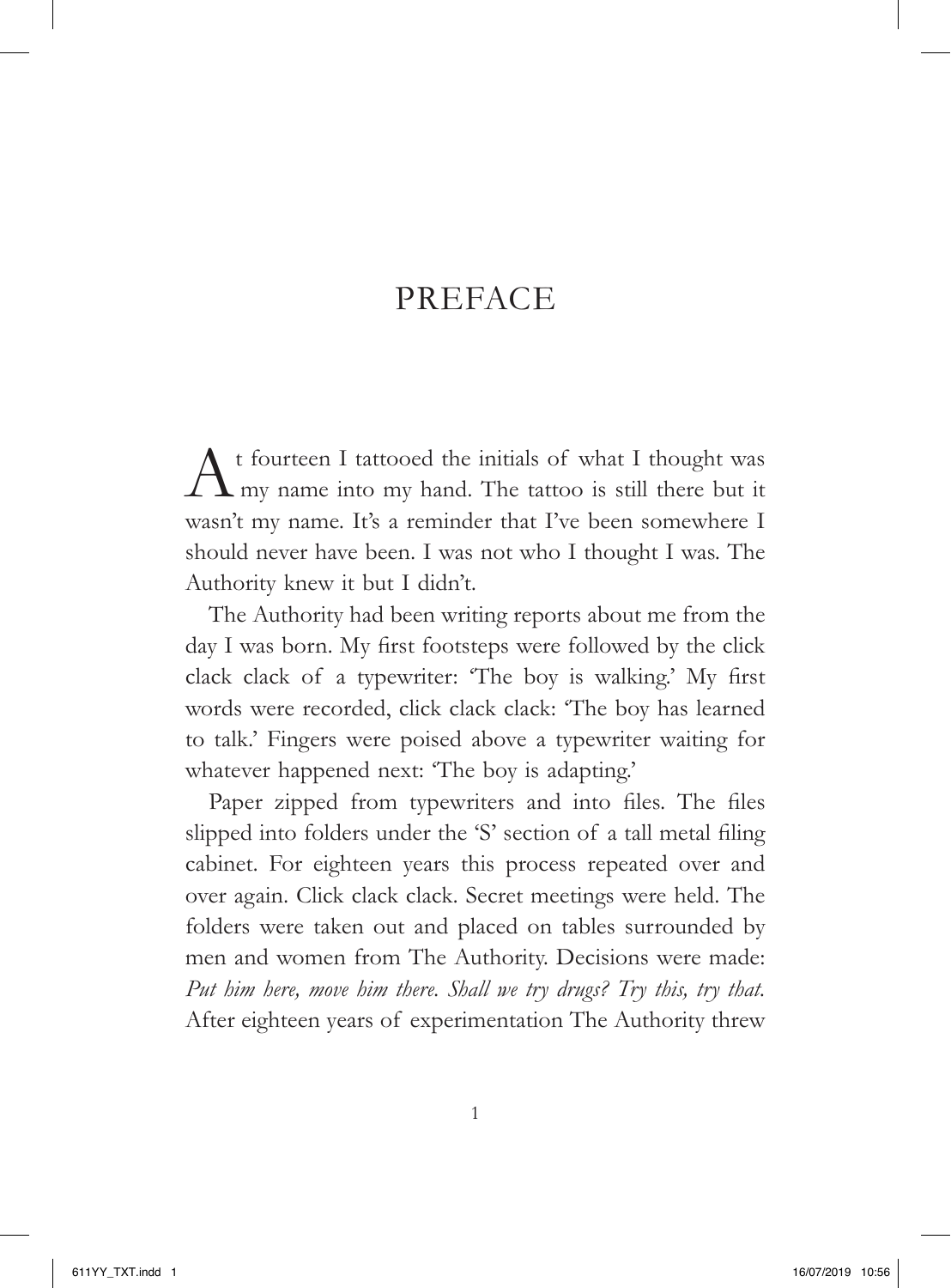me out. It locked the doors securely behind me and hid the files in a data company called The Iron Mountain.

So I wrote to The Authority and hand-delivered the letter. The reply informed me I had to write to Customer Services. I wrote to Customer Services. Customer Services replied to say they were not permitted to release the files. The Authority placed me with incapable foster parents. It imprisoned me. It moved me from institution to institution. And yet now, at eighteen years old, I had no history, no witnesses, no family.

In 2015, following a thirty-year campaign to get my records, the Chief Executive of Wigan Council, Donna Hall, wrote me a letter. She had them. Within a few months I received four thick folders of documents marked 'A', 'B', 'C' and 'D'. Click clack clack. On reading them, I knew.

I took The Authority to court.

How does a government steal a child and then imprison him? How does it keep it a secret? This story is how. It is for my brothers and sisters on my mother's side and my father's side. This is for my mother and father and my aunts and uncles and for Ethiopians.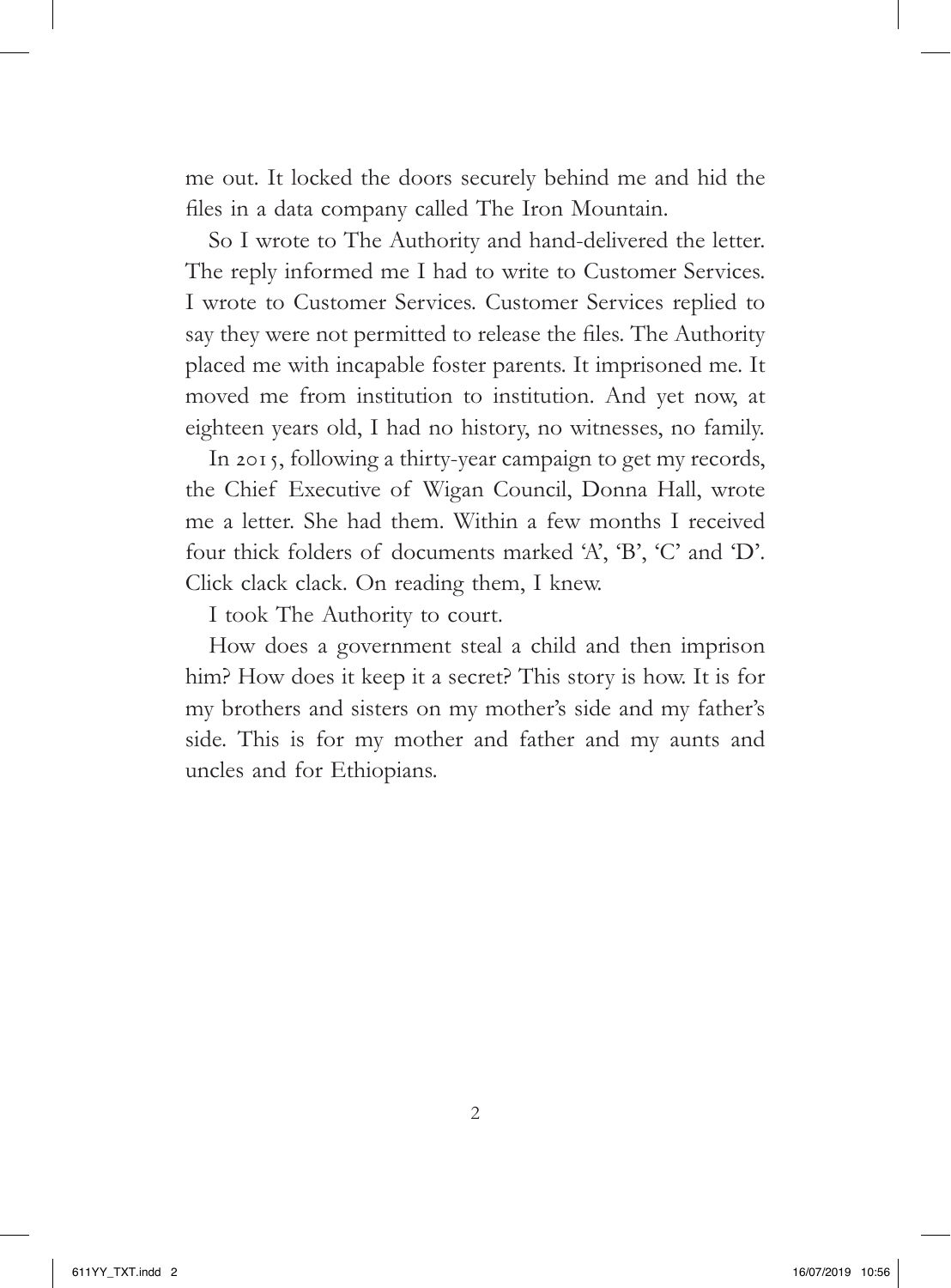## CHAPTER 1

Awake among the lost and found The files left on the open floor The frozen leaves on frosted ground The frosted keys in a frozen door

Eighteen years of records written by strangers. All the answers to all my questions were here. Possibly. And yet, I feared what they'd reveal about me or what they'd reveal about the people who were entrusted with my care. What truths or untruths? Maybe I was loved. Maybe my mother didn't want me. Maybe it was all my fault. Maybe the bath taps in the bathroom were not electrified. Maybe that was false memory syndrome.

A friend burned her files when she received them from The Authority. Another can't look at hers to this day. I'll start by simply recording my reactions to the first early documents and we'll see how this unfolds.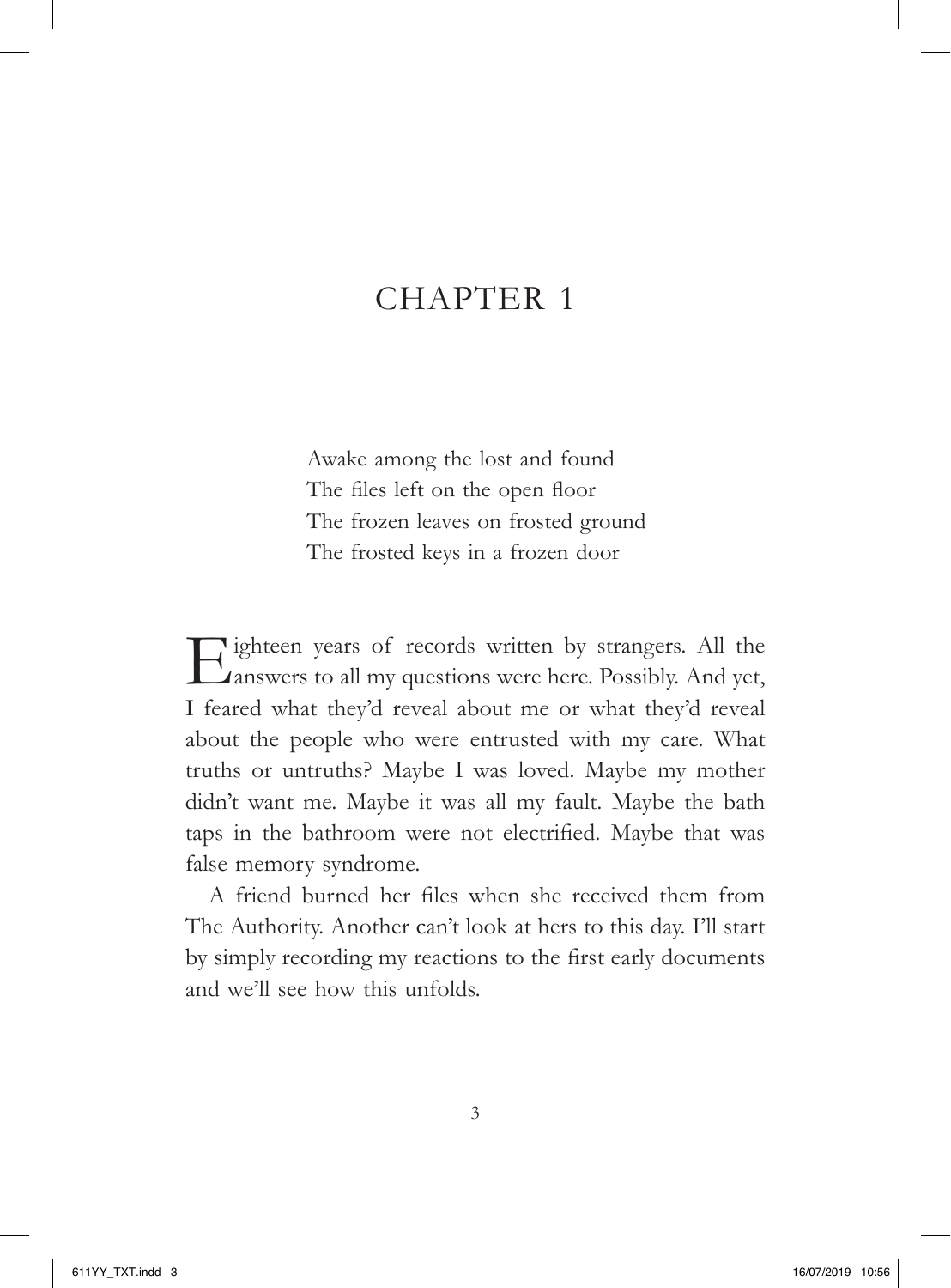# ST. MARGARET'S HOUSE

GOOSE GREEN, WIGAN

(Affiliated to the Liverpool Board of Moral Welfare)

#### Telephone Wigan 42143 Warden and Chairman: THE RECTOR OF WIGAN, THE HALL, WIGAN.

Treasurer: W. WILSON, Esq., Miss N. FAULKNER Mrs. S. RENWICK, 379 Orrell Road Wigan.

**Assist Treasurer:** 3 The Avenue, 59 Thornfield Road, Monument Park, Wigan.

Thornton, Liverpool, 23.

Secretary:

Superintendent: Mrs. F. MALLOCH

 $30.4.64.$ 

that  $200$  $\sigma$ 

L. Wennas  $\sim$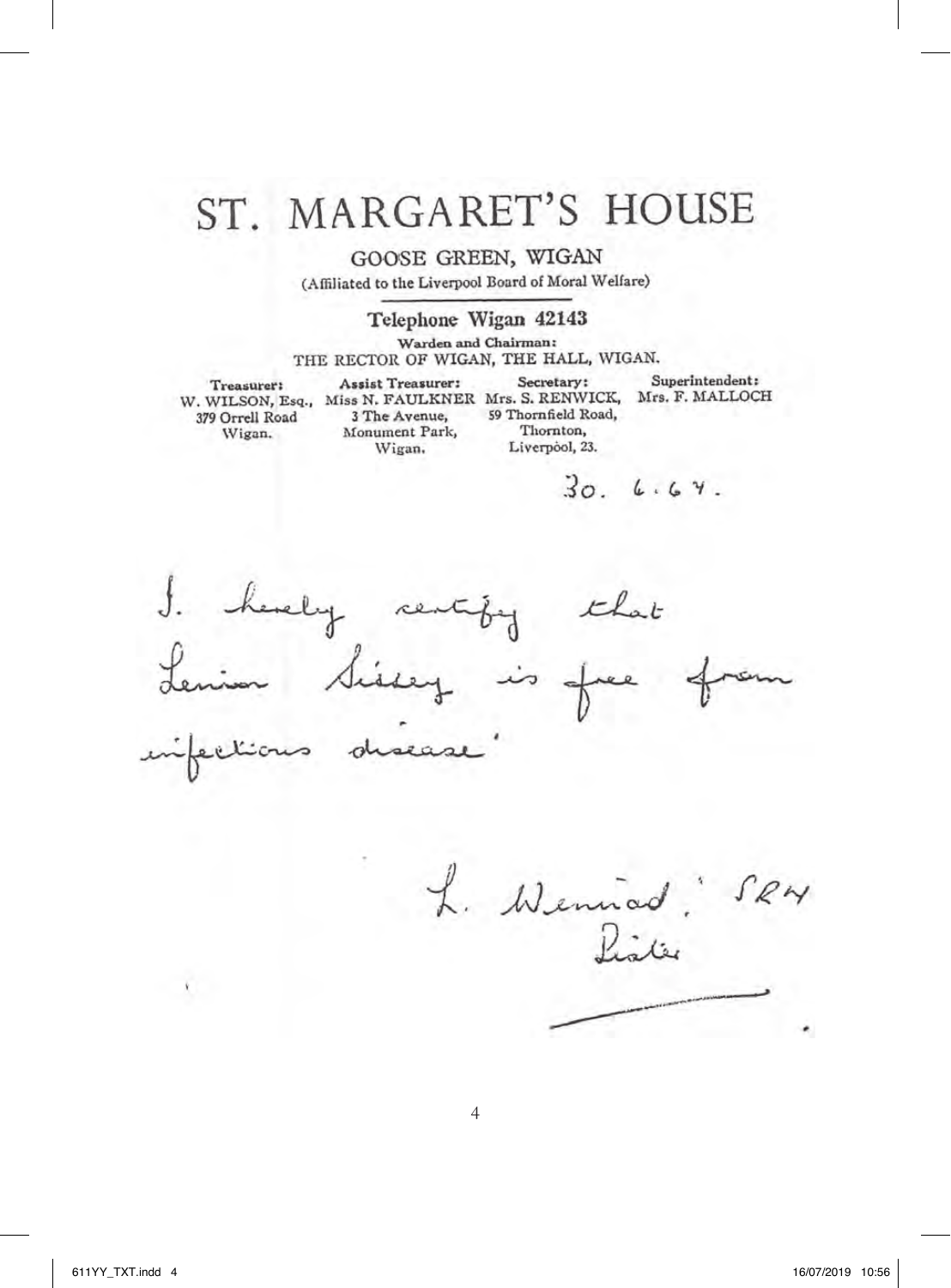St Margaret's House was an institution for unmarried mothers 'affiliated to the Liverpool Board of Moral Welfare'. On 30 June 1967, State Registered Nurse L. Winnard wrote that 'Lemion Sissey' (misspelt) was 'free from infectious disease'. In a second note on the same day she recorded that the six-week-old baby – now 'Lemn Sissey'? – weighed nine pounds.

BABY LEMM SISSEY age bweeks  $B_{OBN} = 21.5.67$ BIRTH NEIGHT : 6lls 00g WEIGHT 30.6.64 9el PHENYLKETONURIA (IEST NEGRTINE FEEDS Ostesmilk NOI. Sinegauses to water 600 He hely Jakes feeds Nell.  $344$  at 9.30a. 1.30a  $5.30R$  9.30h Jakes a while to settle after 9.30R feed wakes for inglit feed about H An: Bultochs Satisfactory L. Winnard SRM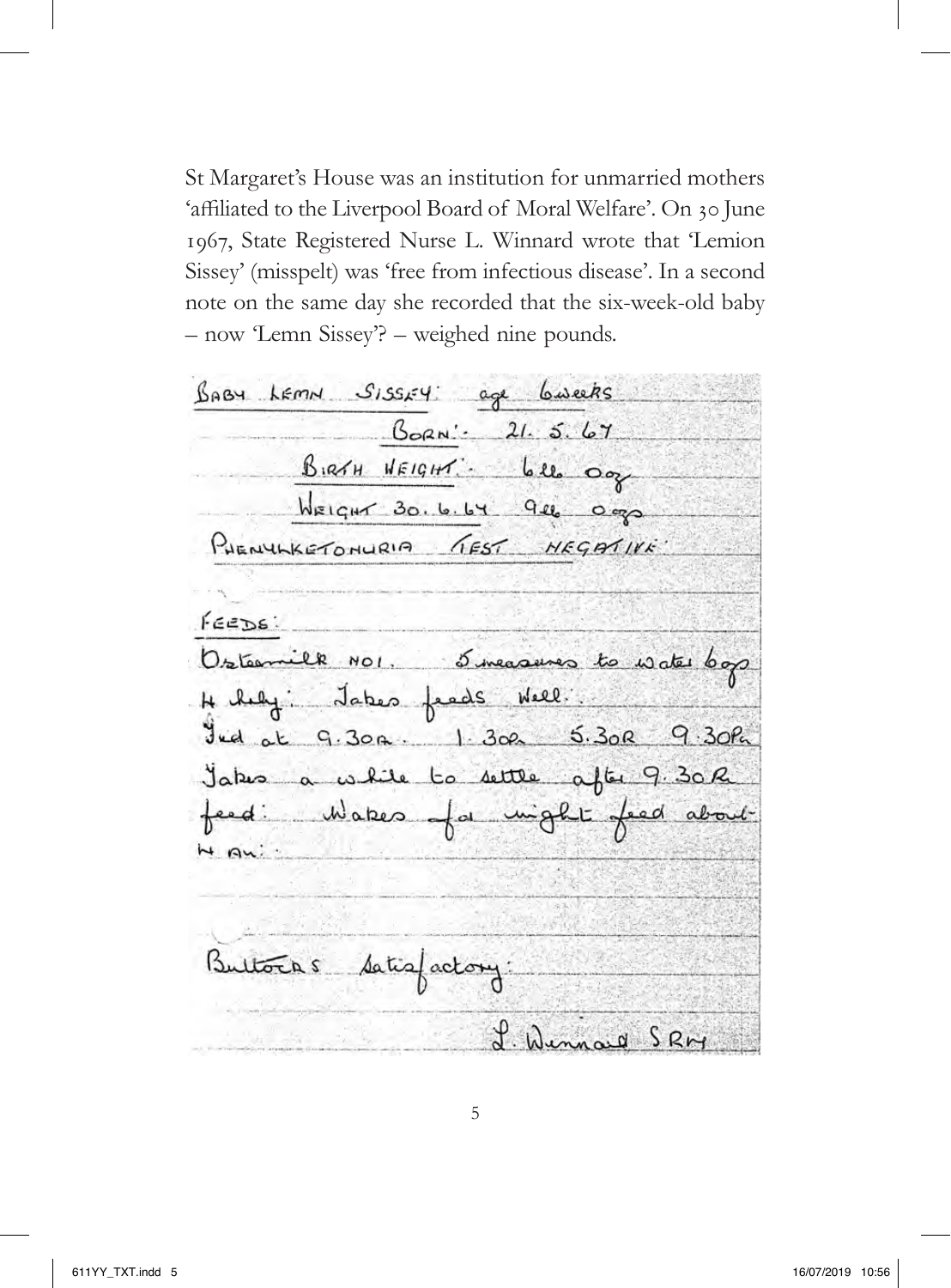In the letter below I'm six months old. At this point my mother is invisible.

C Patron HER MAJESTY QUEEN ELIZABETH THE QUEEN MOTHER President: FINANCIAL<br>HER ROYAL HIGHNESS THE PRINCESS MARGARET<br>COUNTESS OF SNOWDON Chairman of Council:<br>SIR ALFRED OWEN G.B.E.

General Segretar F.C.A. erintendent: Generi V. L. CORNISH M.A.

Head Office: STEPNEY CAUSEWAY LONDON E.1 AREA OFFICE: 248 UPPER PARLIAMENT STREET, LIVERPOOL 8 TELEPHONE: 051/709/6291 13th November, 1967.

ONW/PJ

OUR REFL YOUR REF

Dear Mr. Goldthorpe,

Wigan, Lancs.

Further to your Department's enquiry regarding the possibility of our Adoption Department being able to place a part Ethiopian, part Greek baby boy for adoption. Our Senior Adoption Officer has written to us asking that she be supplied with full information about this baby; in particular, details of his background and whether Ethiopian means that he is negroid or net.

Yours sincerely,

N. Goldthorpe Esq., Children's Officer, County Borough of Wigan, Children's Department, Civic Buildings, Parson's Walk,

*bw* No

O. W. Woods Assistant Executive Officer (Dictated by Mr. Woods and signed in his absence)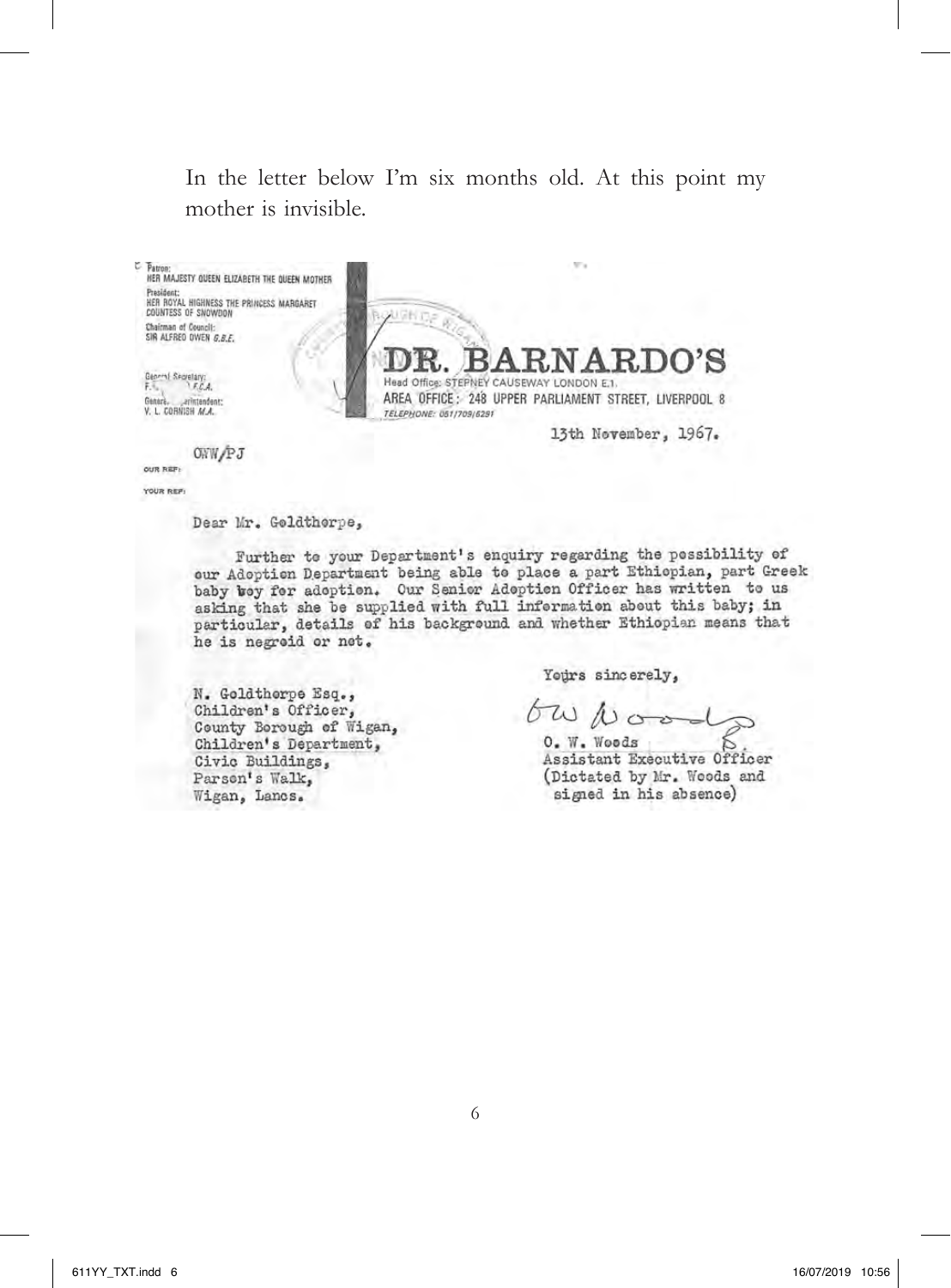And then there was this:

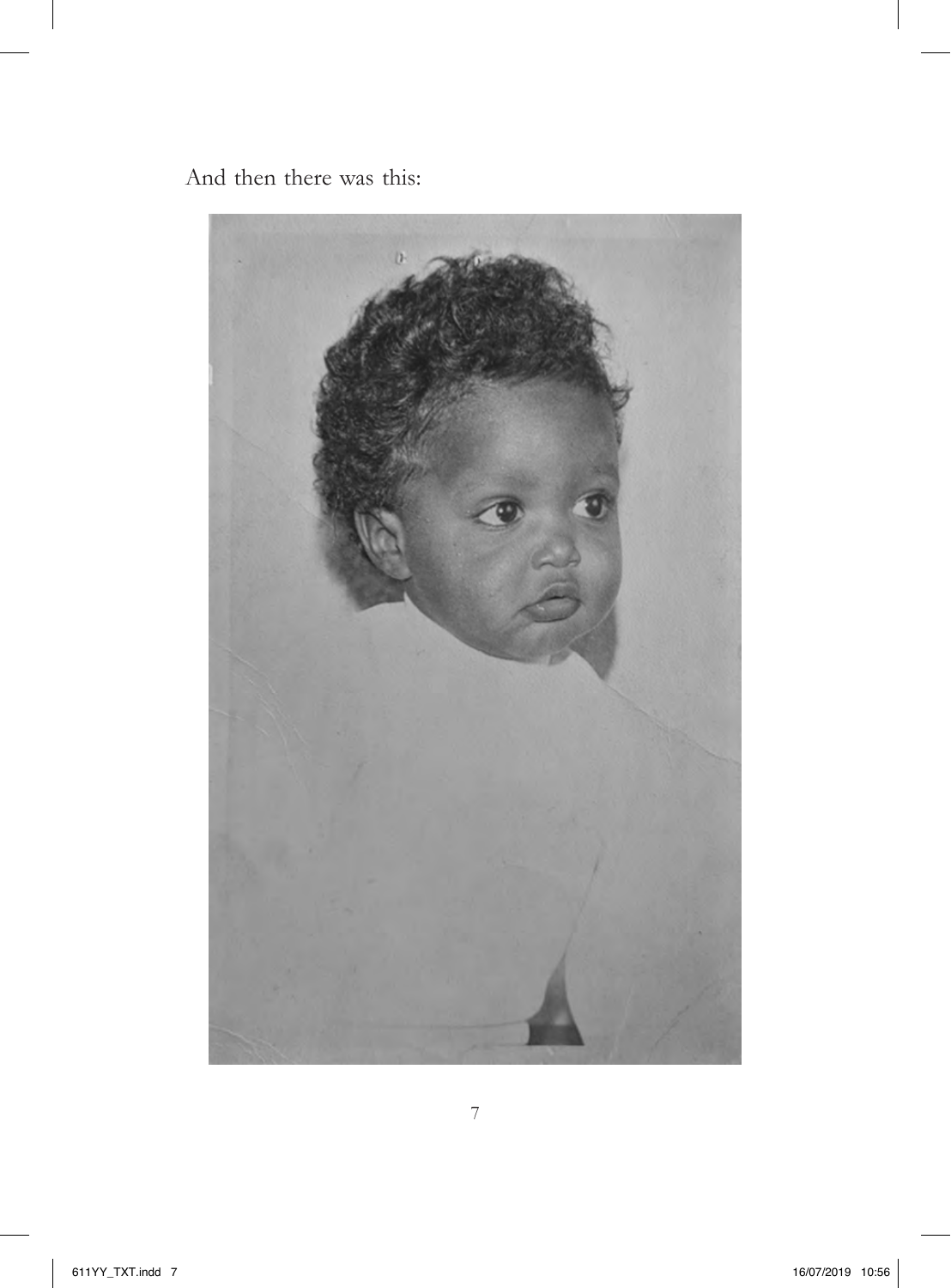On the back of the photo it says:

VORMAN SISSA

So my name has changed to Norman Sissay; I am supposed to be part Greek. An adoption agency asks whether 'Ethiopian means he is negroid or not'. This is the first time I have seen myself referred to as 'Norman Sissay'.

Lemn Sissay 21.5.67. Mother Ethiopian; putative father Foster Child possibly Greek. Protestant.

It is anticipated that this will be a permanent foster home for Norman, and responsibility for payment of boarding out allowances and supervision will be retained by this Authority.

Yours sincerely,

Children's Officer

When the letter from which this extract is taken was written, I was almost eight months old. In England unmarried pregnant women or girls were placed in Mother and Baby homes like St Margaret's with the sole aim of harvesting their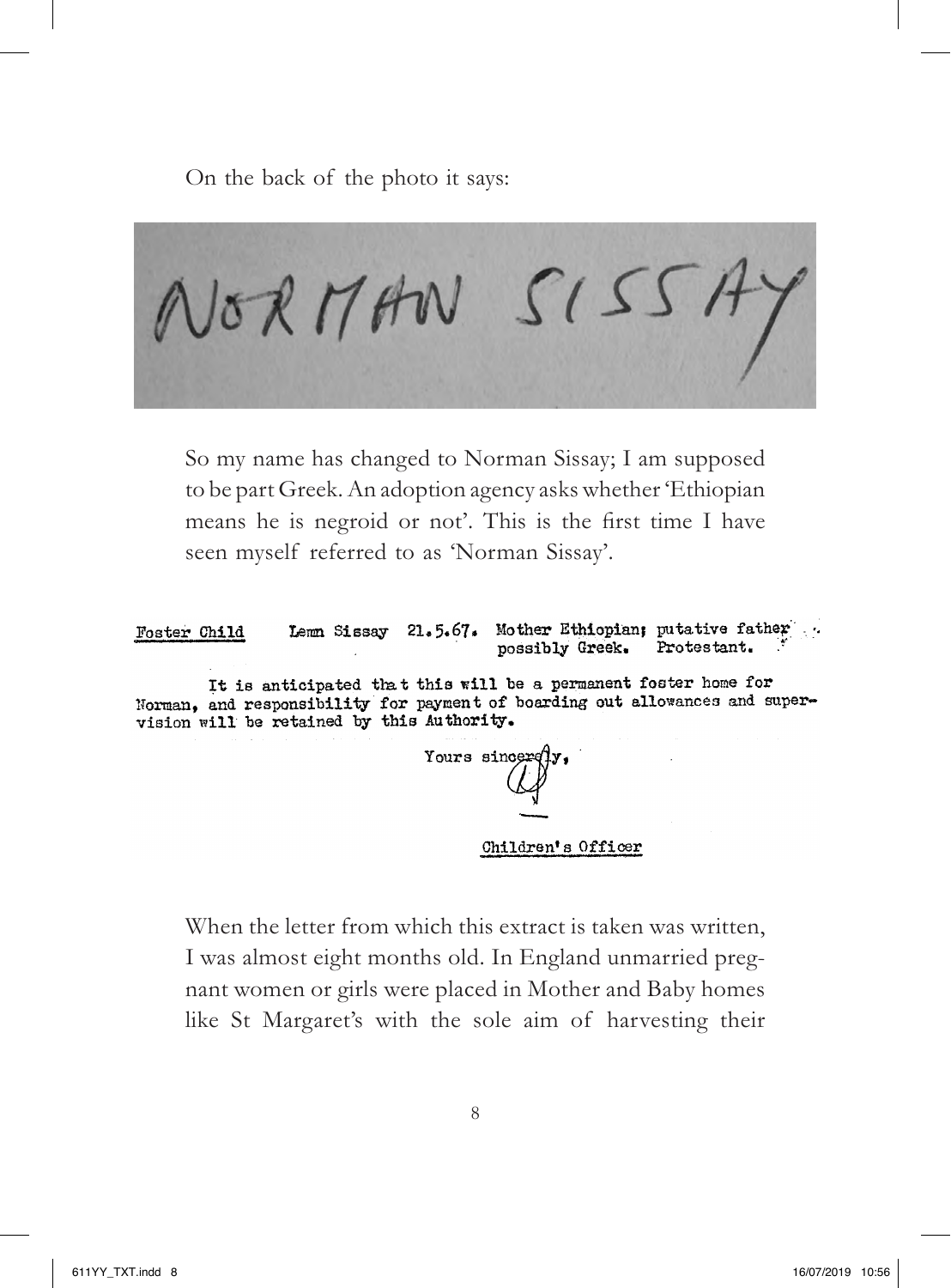children, then the women were shipped back home to say they had been away on a little break. *A little break*. They were barely adults themselves. Many of them didn't understand the full implication of the word 'adoption'. They were sent home without their newborns after signing the adoption papers. They must have been bewildered and in shock at the loss of their first child. I found testaments online from people who lived near to St Margaret's.

It was very eerie in certain parts it really felt haunted.

I can remember being in the Billinge Maternity unit when one of the young girls from St Margaret's had her baby. The only visitor was a lady social worker and on the day mum and baby were due to leave, mum was taken away in one car (crying) and baby hurried away in another!

My mother would not sign the adoption papers for Norman Goldthorpe. So Norman Goldthorpe defied her and assigned me to 'long-term foster parents' Catherine and David Greenwood.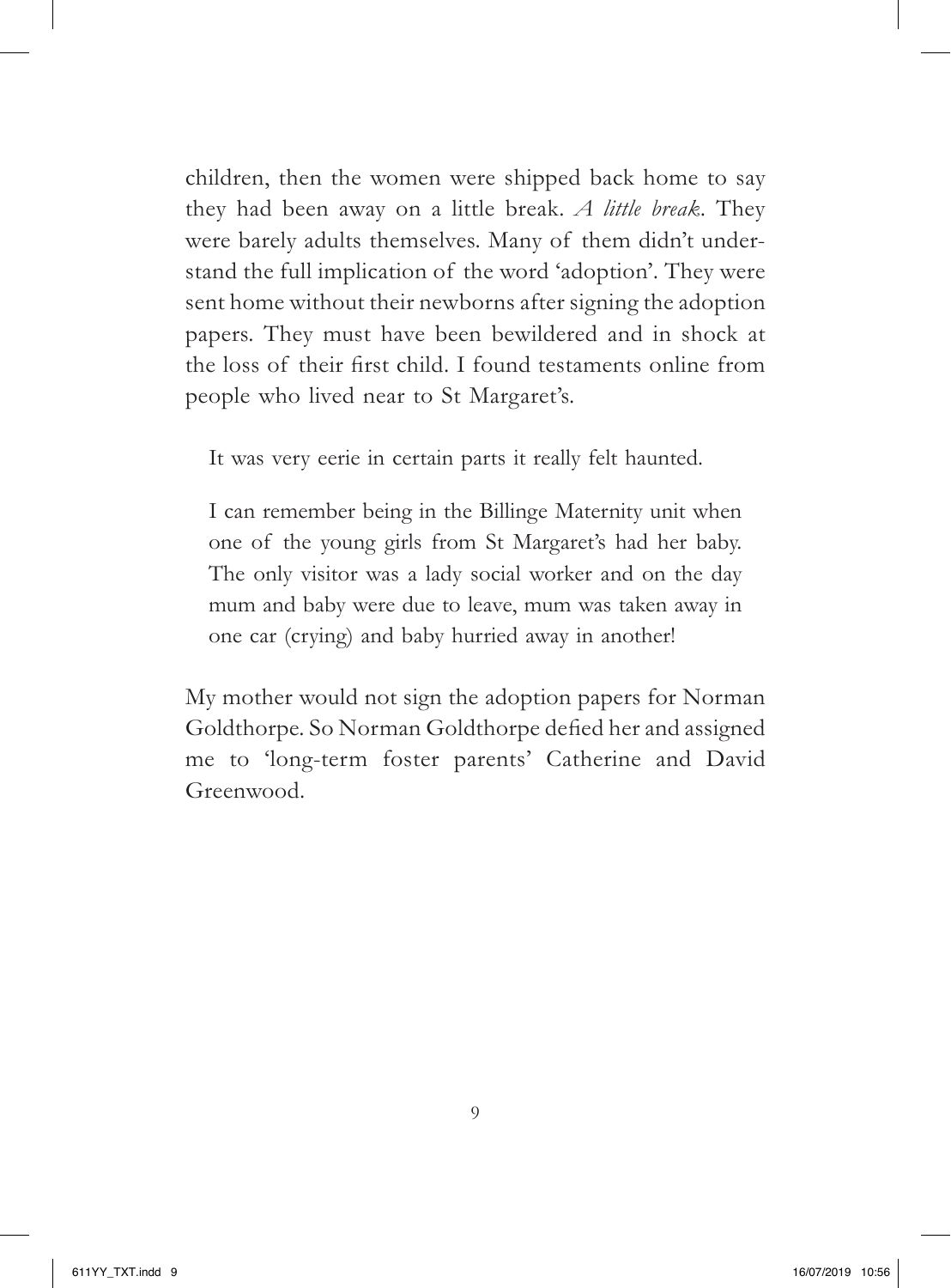#### COUNTY BOROUGH OF WIGAN . **CHILDREN'S DEPARTMENT**

## AGREEMENT OF FOSTER PARENTS

| We/Z MR AM MRS GREENWOOD                                                                                              |
|-----------------------------------------------------------------------------------------------------------------------|
| of 68 SWINTON CRESCENT, UNSWORTH, BURY                                                                                |
| having on the 3rd day of January 1958, received                                                                       |
| from the Wigan County Borough Council (hereinafter called "the council"),<br>(NORMAN) LEMN SISSAY who was born on the |
| 21st day of MAY 19.61, and whose religious<br>persuasion is PROTESTANT into our/my home as a member of our/my family, |
| undertake that :-                                                                                                     |

- 1. We F will care for NORMAN we/4 would a child of our/my-own.
- 2. He/she will be brought up in, and will be encouraged to practise his/her-religion.
- 3. We/I will look after his/her health and consult a doctor whenever he/she is ill and allow him/her to be medically examined at such times and places as the council may require.
- 4. We/4 will inform the council immediately of any serious occurrence affecting the child.
- 5. We/I will at all times permit any person so authorised by the Secretary of State or by the council to see him/her and visit our/my home.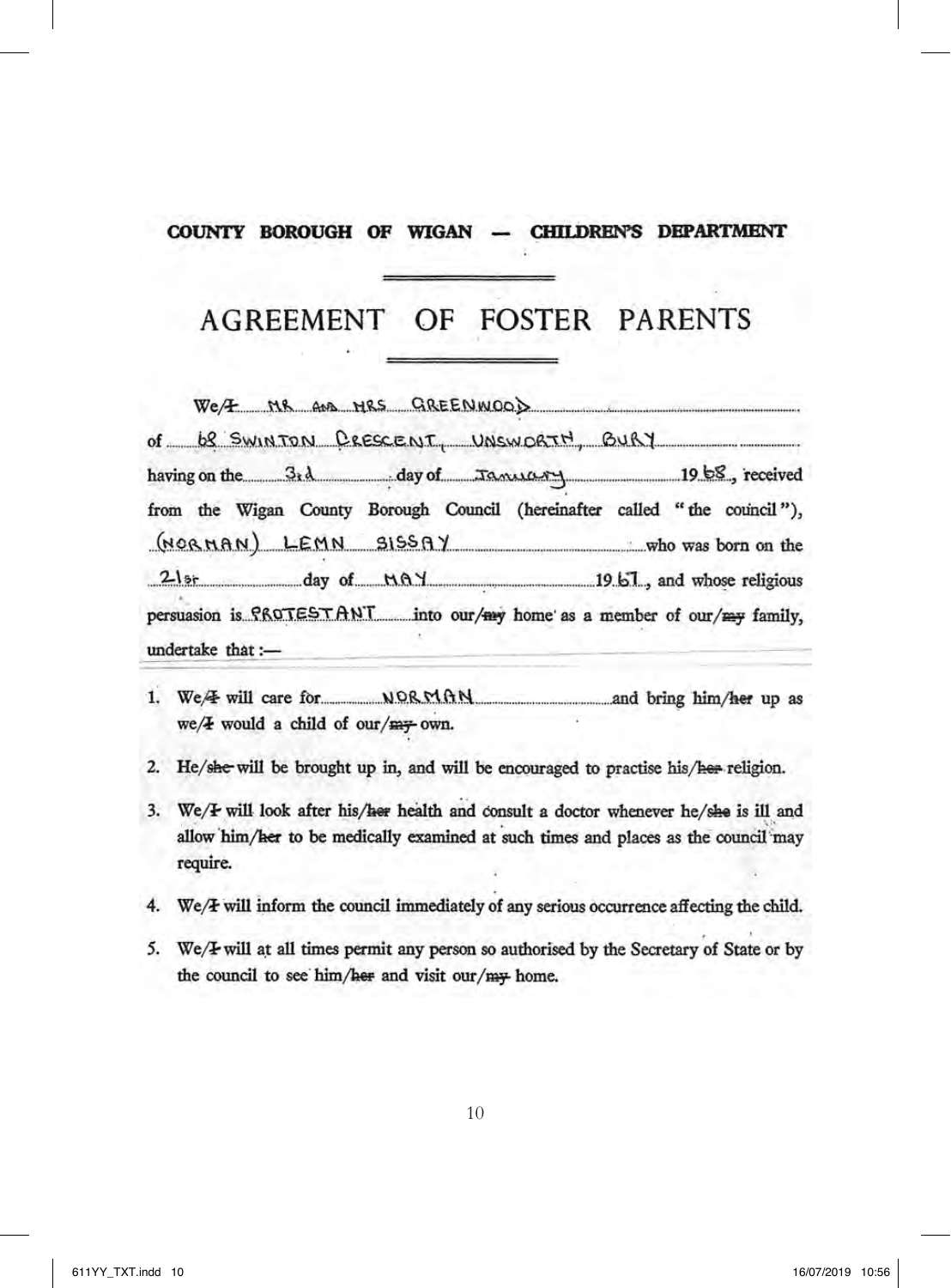- 6. We/4 will allow him/her to be removed from our/my home when so requested by a person authorised by the council of the county borough where we/4 live.
- 7. If we/*H* decide to move, we/*H* will notify the new address to the council before we/*H* go.

Signed b.f Greenwood 119

### Date 3rd January 1968

I was 228 days old at the time. I must have been with them from at least 150 days old. My foster parents told me some years later that I was alone in the hospital because no one would adopt a 'coloured' baby. They said they chose me after praying to God and that my mother didn't want me.

Mr Goldthorpe was adamant that my name would be Norman. Norman means 'Man of the North'. The foster parents wanted to call me Mark from The Gospel of Mark, and their last name was Greenwood. My name was Norman Mark Greenwood. The Authority wouldn't officially acknowledge the name my foster parents called me. I am Norman Sissay in the files. The foster parents wouldn't acknowledge the name The Authority gave me. I was Norman Mark Greenwood and I knew no different. It was a land grab. But without my mother's signature on the adoption papers The Authority could not adopt me.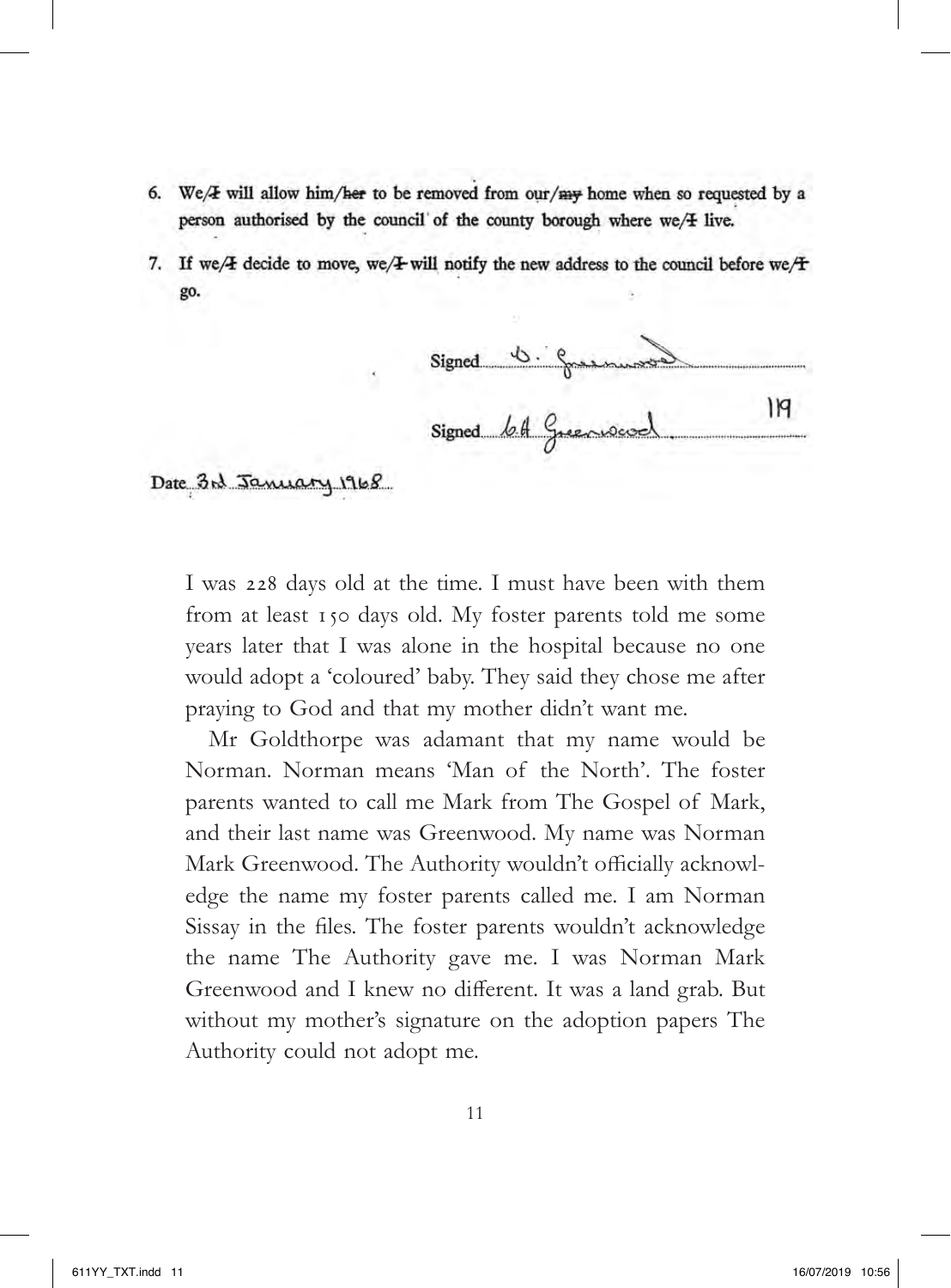My mother must have been at her most vulnerable. She was pregnant and alone in a foreign country where she had come to study for a short period of time. Her college in the South of England sent her to the North of England to St Margaret's to deal with her pregnancy.

These places were baby farms. The mothers were the earth and the children were the crops. The church and state were the farmers and the adopting parents were the consumers. My mother was supposed to give birth and sign the adoption papers. She didn't. She wouldn't.

Testimony has come to light in national campaigns for unmarried mothers in England that in the 1960s coercion and subterfuge were used to get vulnerable women to sign the adoption papers. This is exemplified in the 2013 film *Philomena*.

My mother understood what adoption meant and would not sign. Her father – my grandfather – was dying in Ethiopia. She had little choice but to return to Ethiopia without me. With my name changed and the foster parents' identity hidden there was little chance she could find me if she wanted to.

I was three and a half years old when The Authority served a Notice on my mother via her church in Ethiopia to say that 'all the rights and powers of the parent of Lemn Sissay be vested in the local authority it appearing to this Authority that the parent has abandoned this child'. The document further states that: 'If not later than one month after the service of this notice, you shall serve a notice in writing on the Council objecting to the resolution, the resolution shall lapse on the expiration of fourteen days from the service of the notice of objection . . .'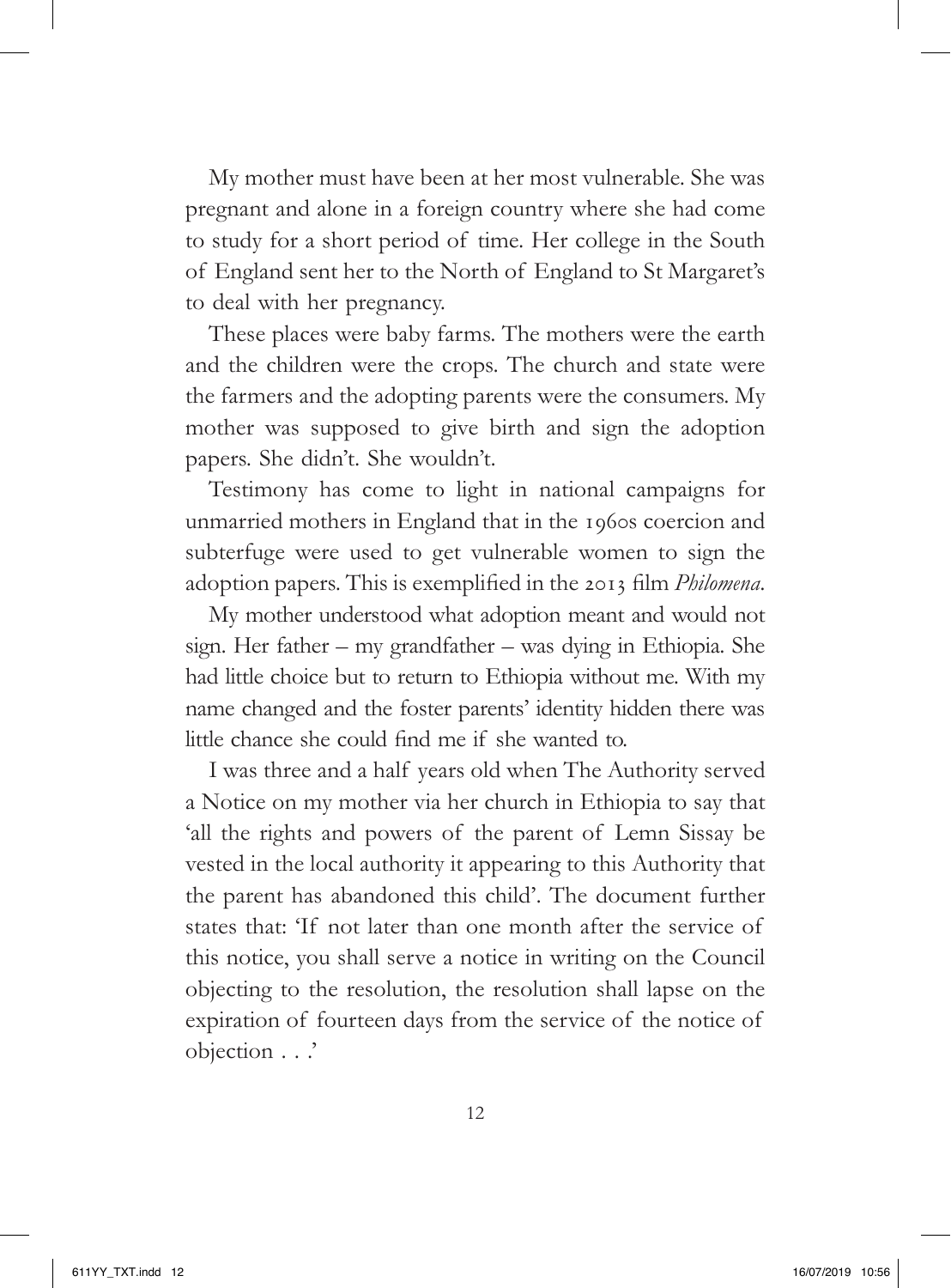She was given one month to object to the notice. Then she would have fourteen days to take The Authority to court, where she would have to prove to the court that she was a fit mother. The notice would have taken approximately a month to arrive in Ethiopia and another month for the letter to return. There were no direct flights from Addis Ababa to London. My mother would have had to fly from Addis Ababa to Athens and then from Athens to London. It was an impossible deadline. It was a set-up.

The Authority depends on the sleeping prejudice of assumptions because for this notice to have any premise we must *assume* that the mother didn't want the child or that she was unfit to keep the child.

Miss W.Yemarshet Sissay c/o Ethiopian Union Mission P.O. Box 145. Addisababa. otien or **CTHIOPIA** COUNTY BOROUGH OF WIGAN CHILDREN ACT 1948 AND CHILDREN AND YOUNG PEESONS ACT 1963

NOTICE IS HEREBY GIVEN that on Tuesday the second day of December One Thousand Nine Hundred and Seventy the Mayor Aldermen and Burgesses of the County Borough of Wigan acting by the Council the Local Authority for the said County igh (hereinafter called "the Council") did resolve:-